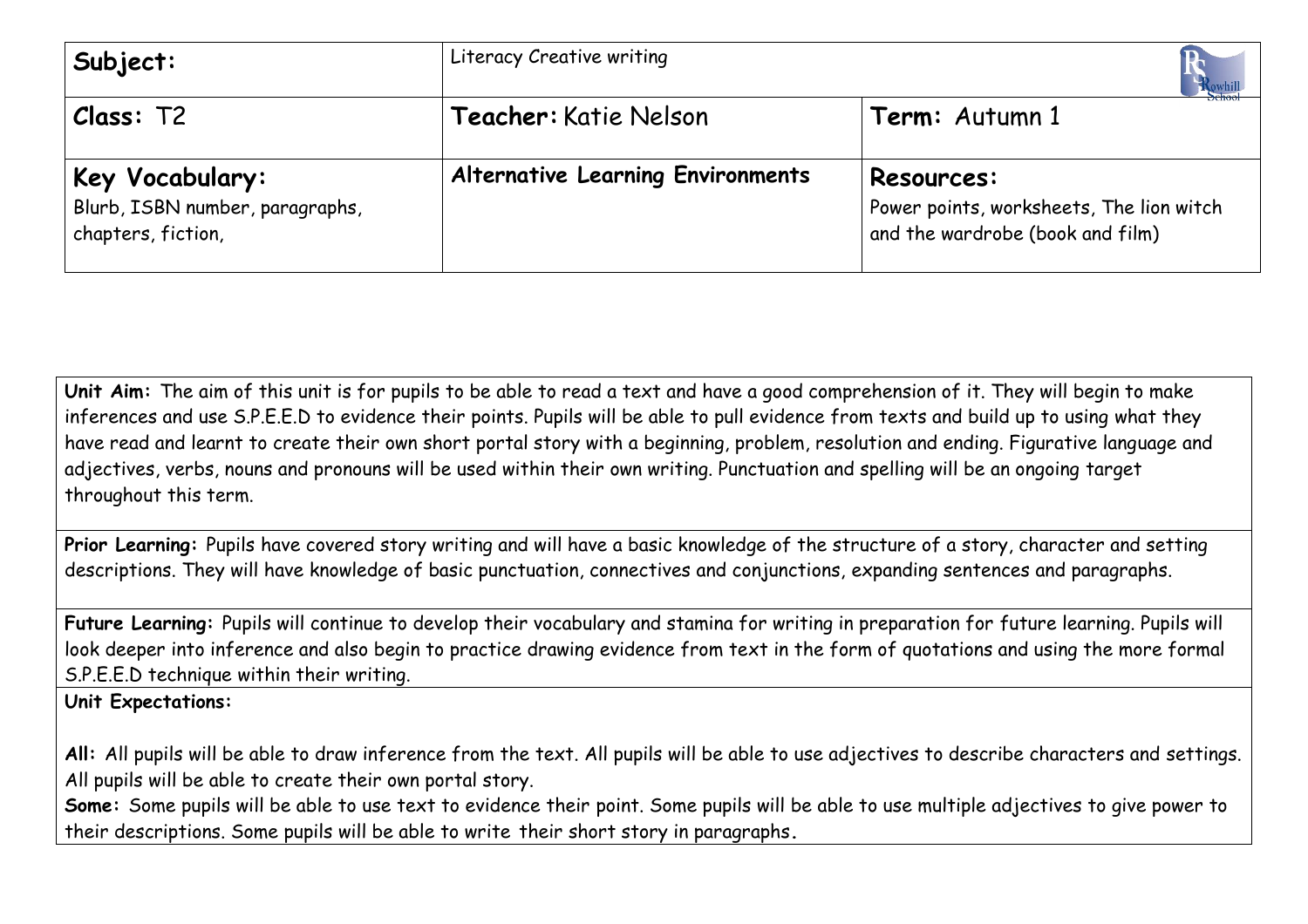**A Few:** A few pupils will be able to find evidence in the form of quotations. A few pupils will be able to independently create their own short portal story using a range of sentences, descriptive language and have a clear sequence of events.

**Links with other subjects:**

**ICT**: Use of computer skills for typing. **Art**: Drawing images using colour. **History**: Looking at WW2 and how people felt. **Social Skills:** Working in teams and group discussions

| Pupil Asset Milestones to be achieved:                                                                                                                         |
|----------------------------------------------------------------------------------------------------------------------------------------------------------------|
| Subject English Reading                                                                                                                                        |
| Stage $\ldots$ 3                                                                                                                                               |
| Is beginning to draw inferences such as inferring characters' feelings, thoughts and motives from their actions, and (with support) justifying inferences with |
| evidence.                                                                                                                                                      |
| Participates in discussion about both books that are read to them and those they can read for themselves, taking turns and listening to what others say.       |
| (Beginning to) discuss words and phrases that capture the readers interest and imagination.                                                                    |
| Stage  4                                                                                                                                                       |
| Independently identifies main ideas drawn from more than one paragraph and summarises these accurately and concisely.                                          |
| Independently identifies themes and conventions in a wide range of books.                                                                                      |
| Uses dictionaries to check the meaning of words that they have read.                                                                                           |

| Week | Session 1                                                                                    | Session 2                                                               | Session 3                    | Session 4                                               | Session 5<br>(SPAG)                        |
|------|----------------------------------------------------------------------------------------------|-------------------------------------------------------------------------|------------------------------|---------------------------------------------------------|--------------------------------------------|
|      | <b>Lesson Objective</b>                                                                      | <b>Lesson Objective</b>                                                 | <b>Lesson Objective</b>      | <b>Lesson Objective</b>                                 | <b>Lesson</b><br><b>Objective</b>          |
|      | I can look at a book cover and<br>discuss the features and how<br>this makes the reader feel | I can discuss how the<br>introduction to the story<br>entices people to | I can describe<br>characters | I can identify nouns, adjectives and<br>verbs in a text | I can identify<br>adjectives,<br>nouns and |
|      |                                                                                              | continue reading                                                        | <b>Activities</b>            | <b>Activities</b>                                       | verbs                                      |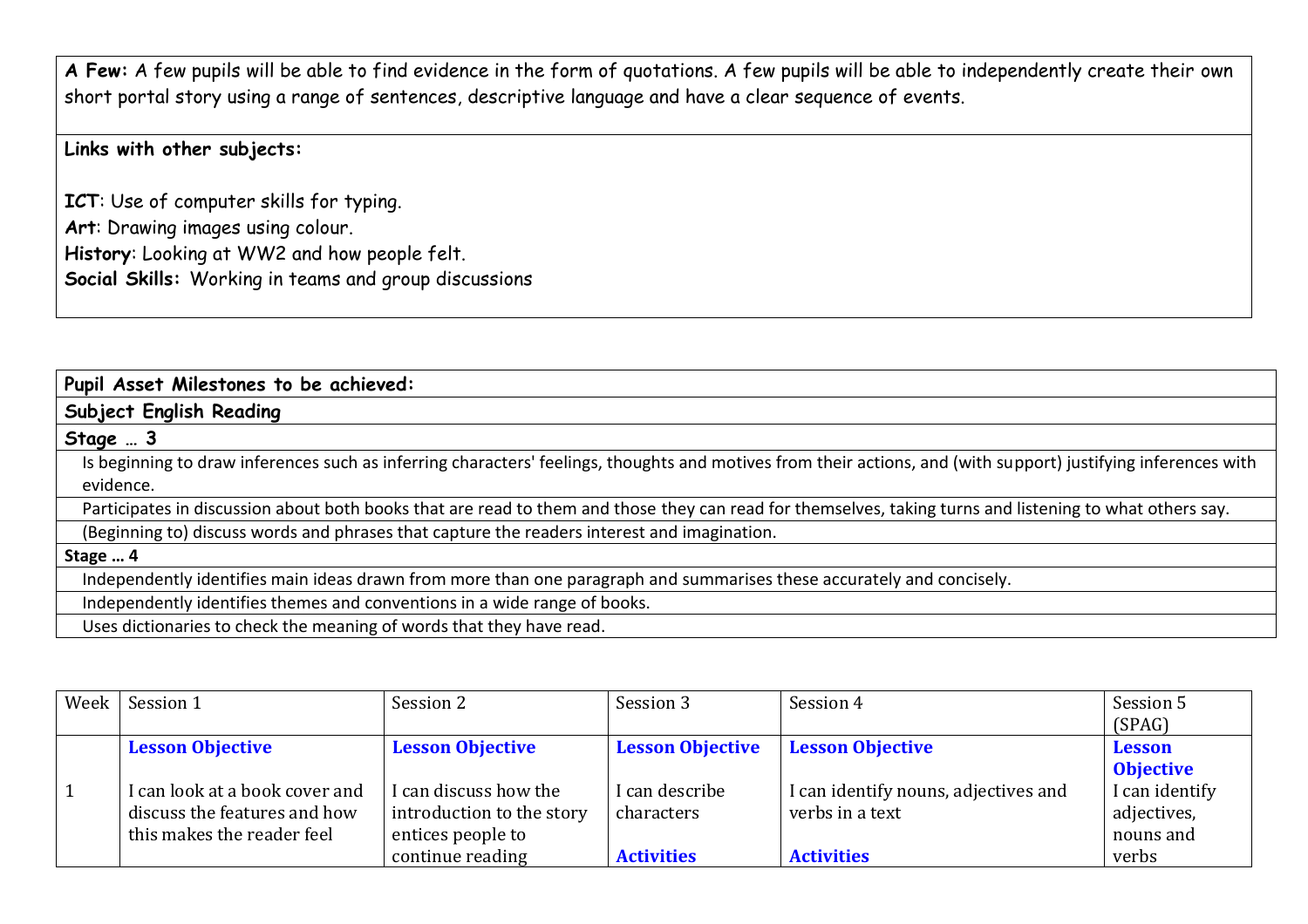|                | <b>Activities</b><br>Look at the cover for the lion<br>witch and the wardrobe.<br>Discuss the blurb, title, author,<br>illustrator and how it is<br>presented. Make a mind map<br>around the image. Listen to<br>chapter 1                         | <b>Activities</b><br>Read through the<br>introduction we listened<br>to yesterday as a group.<br>Choose parts of the<br>extract that are the most<br>powerful. Look at what<br>language was used and<br>discuss. | Draw around one<br>member of the<br>class, all write<br>descriptions on<br>post it notes and<br>put on wall. Pick<br>one character from<br>the story to<br>describe them.                                                                                                                                                        | Read Pie corbetts Elf road<br>https://www.teachwire.net/news/elf-<br>road-use-pie-corbetts-portal-story-<br>and-activities-to-develop-grammar-<br>wr and then answer the questions<br>about the text                                                                                                                                                     | <b>Activities</b><br>Re read the Elf<br>road and<br>underline<br>adjectives,<br>verbs and<br>nouns in<br>different<br>colours. Write<br>your own<br>descriptive<br>sentences. |
|----------------|----------------------------------------------------------------------------------------------------------------------------------------------------------------------------------------------------------------------------------------------------|------------------------------------------------------------------------------------------------------------------------------------------------------------------------------------------------------------------|----------------------------------------------------------------------------------------------------------------------------------------------------------------------------------------------------------------------------------------------------------------------------------------------------------------------------------|----------------------------------------------------------------------------------------------------------------------------------------------------------------------------------------------------------------------------------------------------------------------------------------------------------------------------------------------------------|-------------------------------------------------------------------------------------------------------------------------------------------------------------------------------|
| $\overline{2}$ | <b>Lesson Objective</b><br>I can describe an image using a<br>range of language<br><b>Activities</b><br>Look at the image of the<br>fantasy land and make notes<br>describing it. Put these notes<br>into a descriptive paragraph or<br>sentences. | <b>Lesson Objective</b><br>I can write a diary entry<br><b>Activities</b><br>In role as Billy, children<br>can then write a diary<br>entry about what<br>happened                                                | <b>Lesson Objective</b><br>I can write simple<br>poetry<br><b>Activities</b><br>Read the poetry<br>example below,<br>then use shared<br>writing to create<br>interesting<br>sentences of three,<br>using commas and<br>alliterative<br>adjectives:<br>I opened<br>$\bullet$<br>the<br>magical<br>door and<br>saw a<br>diabolical | <b>Lesson Objective</b><br>I can identify underpinning themes<br><b>Activities</b><br>To complete the story planner and<br>identify underlying themes in the<br>story. Independently change their<br>themes to their own ideas<br>https://www.teachwire.net/news/elf-<br>road-use-pie-corbetts-portal-story-<br>and-activities-to-develop-grammar-<br>wr | <b>Lesson</b><br><b>Objective</b><br>I can make a<br>writing toolkit<br><b>Activities</b>                                                                                     |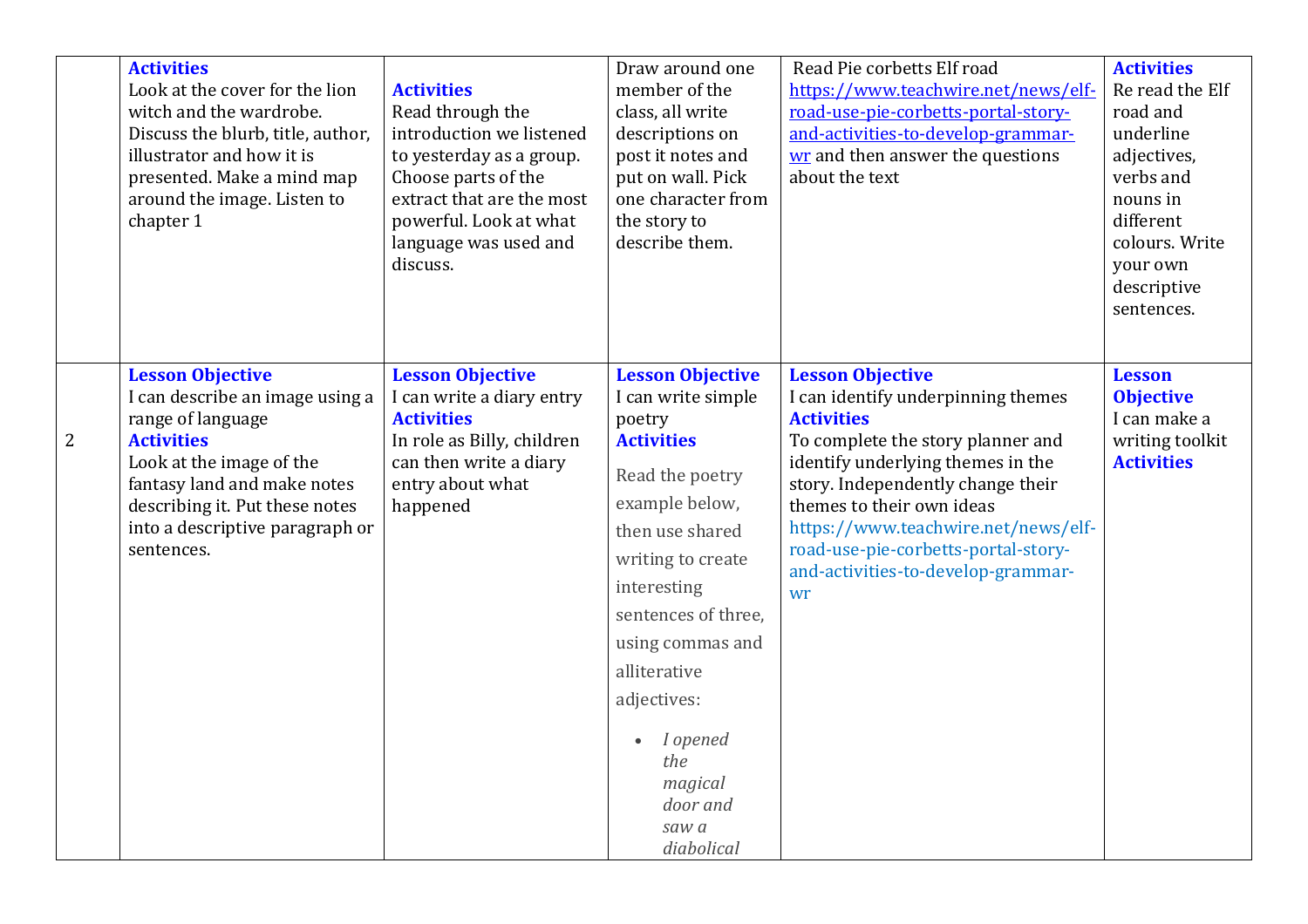|  | dragon, an            |  |
|--|-----------------------|--|
|  | elegant elf           |  |
|  | and a                 |  |
|  | greedy                |  |
|  | goblin.               |  |
|  | • I opened            |  |
|  |                       |  |
|  | the                   |  |
|  | magical               |  |
|  | door and              |  |
|  | saw a                 |  |
|  | silent                |  |
|  | snake, a              |  |
|  | $gorgeous$            |  |
|  | goat and              |  |
|  | an elegant            |  |
|  | elephant.             |  |
|  | I opened<br>$\bullet$ |  |
|  |                       |  |
|  | the                   |  |
|  | magical               |  |
|  | door and              |  |
|  | saw a                 |  |
|  | charming              |  |
|  | cherub, a             |  |
|  | sunlit                |  |
|  | saucer and            |  |
|  | a fragile             |  |
|  | photo.                |  |
|  | I opened<br>$\bullet$ |  |
|  | the                   |  |
|  | magical               |  |
|  | door and              |  |
|  |                       |  |
|  | saw a silky           |  |
|  | sunset,               |  |
|  | serious               |  |
|  | stars and             |  |
|  | mountful              |  |
|  | moons.                |  |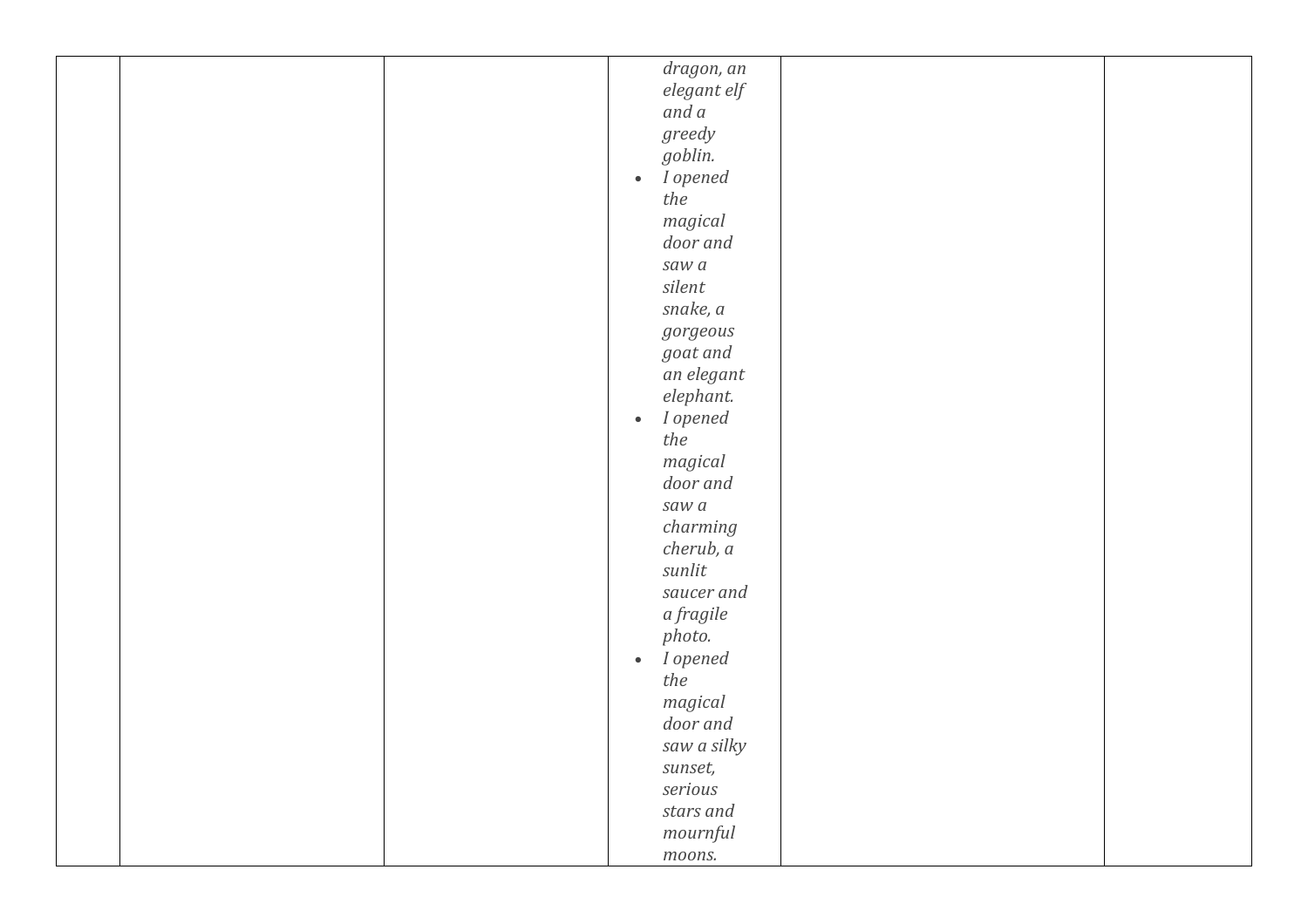|                |                                                                                                                                                                                                                          |                                                                                                                                                                                                                                                                           | I opened<br>$\bullet$<br>the<br>magical<br>door and<br>saw<br>meagre<br>mountains,<br>ravenous<br>rivers and<br>ferocious<br>forests.                                                          |                                                                                                                                                                                                                                      |                                                                                                                                                                                                |
|----------------|--------------------------------------------------------------------------------------------------------------------------------------------------------------------------------------------------------------------------|---------------------------------------------------------------------------------------------------------------------------------------------------------------------------------------------------------------------------------------------------------------------------|------------------------------------------------------------------------------------------------------------------------------------------------------------------------------------------------|--------------------------------------------------------------------------------------------------------------------------------------------------------------------------------------------------------------------------------------|------------------------------------------------------------------------------------------------------------------------------------------------------------------------------------------------|
|                | <b>Lesson Objective</b>                                                                                                                                                                                                  | <b>Lesson Objective</b>                                                                                                                                                                                                                                                   | <b>Lesson Objective</b>                                                                                                                                                                        | <b>Lesson Objective</b>                                                                                                                                                                                                              | <b>Lesson</b>                                                                                                                                                                                  |
| 3              | I can make inferences from the<br>text<br><b>Activities</b><br>What do you know about<br>WW2? Make a mind map of<br>what life was like. Listen to<br>story and summarise what<br>happened.                               | I can justify my opinion<br>with evidence from text<br><b>Activities</b><br>What child would fit what<br>description of Pensive<br>children? (powerpoint).<br>Who is your favourite<br>character so far and why?<br>Make a prediction for<br>what might happen to<br>them | I can use a<br>description to<br>create an image<br><b>Activities</b><br>Read Mr Tumnus<br>extract. Can you<br>now draw a picture<br>of what you feel Mr<br>Tumnus looks like<br>and label it. | I can compare two pieces of text<br><b>Activities</b><br>Look at how the ice queen was<br>described at the end of chapter 3 and<br>beginning of 4 by C.S lewis and Lucy.<br>How does it differ? How does this<br>confuse the reader? | <b>Objective</b><br>I can<br>understand the<br>writer's use of<br>language.<br><b>Activities</b><br>If you could<br>take 10 things<br>with you to<br>Narnia what<br>would you take<br>and why? |
| $\overline{4}$ | <b>Lesson Objective</b><br>I can retrieve information<br>from text<br><b>Activities</b><br>Answer true or false questions<br>on powerpoint about the book<br>so far. Make 3 predictions<br>about what might happen next, | <b>Lesson Objective</b><br>I can infer information<br>from text<br><b>Activities</b><br>I can write the differences<br>between Narnia at the<br>beginning of the story<br>and Narnia now.                                                                                 | <b>Lesson Objective</b><br>I can infer<br>information from<br>text<br><b>Activities</b><br>Complete the white<br>witch sheet and<br>discuss verbally<br>how each word is<br>important to       | <b>Lesson Objective</b><br>I can write a book review<br><b>Activities</b><br>Consider the book as a whole and<br>write a clear book review for other<br>pupils.                                                                      | <b>Lesson</b><br><b>Objective</b><br>I can watch a<br>film and answer<br>questions<br><b>Activities</b><br>Watch the film<br>of the Lion the<br>witch and the<br>wardrobe and<br>answer        |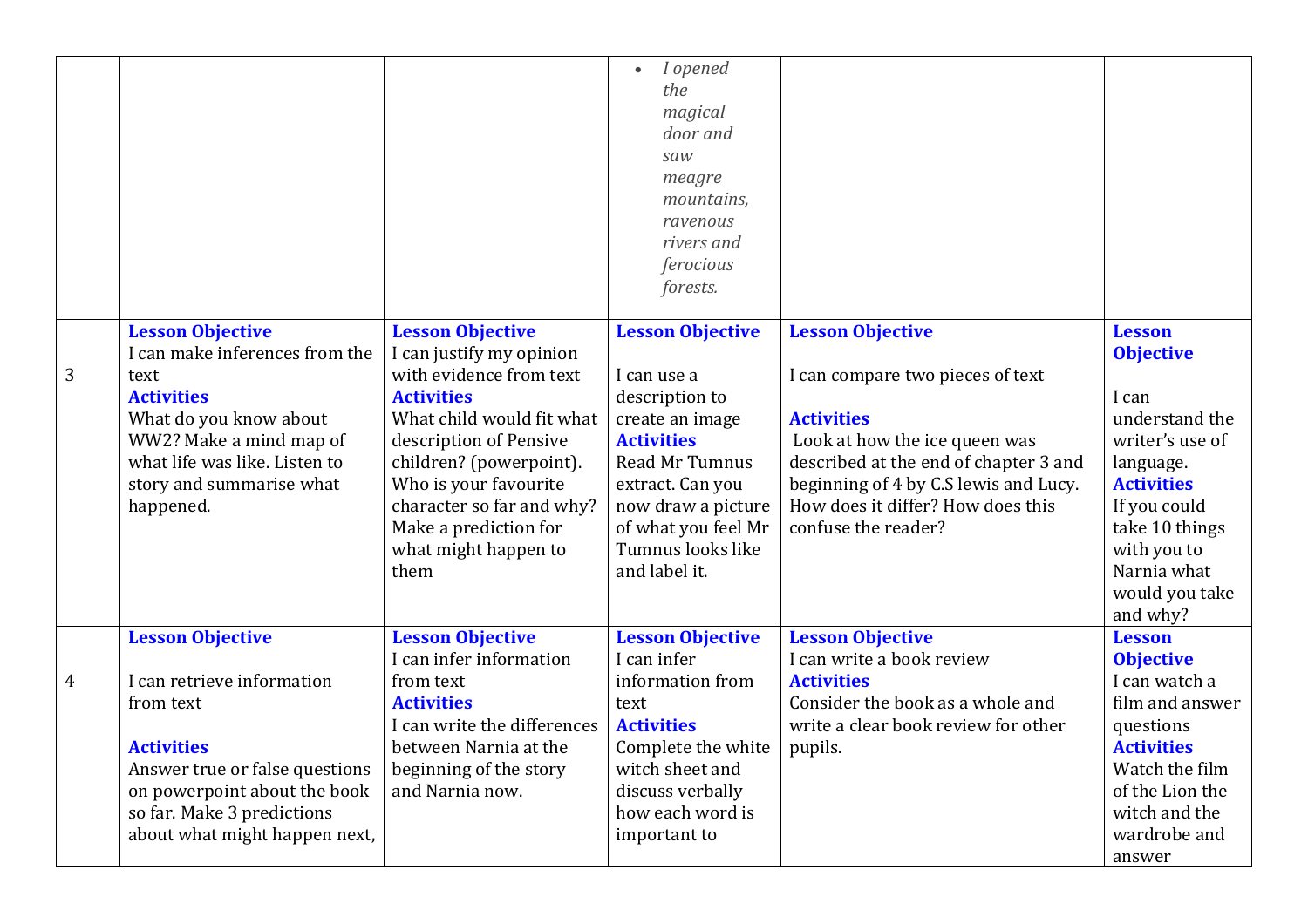|                 | justifying with reasons from   |                            | describe her            |                                         | questions given   |
|-----------------|--------------------------------|----------------------------|-------------------------|-----------------------------------------|-------------------|
|                 | the text                       |                            | character               |                                         | throughout.       |
|                 | <b>Lesson Objective</b>        | <b>Lesson Objective</b>    | <b>Lesson Objective</b> | <b>Lesson Objective</b>                 | <b>Lesson</b>     |
|                 |                                | I can create a spine poem  | I can create a story    | I can write my story neatly and proof   | <b>Objective</b>  |
| $5\phantom{.0}$ | I can make notes for my story  | to describe characters     | board                   | read                                    | I can share my    |
|                 |                                |                            |                         |                                         | story with the    |
|                 | <b>Activities</b>              | <b>Activities</b>          | <b>Activities</b>       | <b>Activities</b>                       | class and give    |
|                 |                                |                            |                         |                                         | constructive      |
|                 | Begin to consider our own      | To choose a character      | Create a story          | To write up their story from story      | feedback          |
|                 | portal story. Think about      | from yesterday's plan and  | board / comic strip     | board onto a laptop or by hand neatly,  |                   |
|                 | characters and setting         | create a spine poem with   | of how your portal      | proof read and illustrate if time       | <b>Activities</b> |
|                 | description. The story         | adjectives etc ready for   | story will happen       | allows.                                 | Share stories     |
|                 | mountain to make notes on      | tomorrows story board      | using images and        |                                         | out loud and      |
|                 |                                |                            | labels.                 |                                         | have feedback     |
|                 |                                |                            |                         |                                         | forms in front.   |
|                 |                                |                            |                         |                                         | Share feedback    |
|                 |                                |                            |                         |                                         | at the end of the |
|                 |                                |                            |                         |                                         | activity          |
|                 | <b>Lesson Objective</b>        | <b>Lesson Objective</b>    | <b>Lesson Objective</b> | <b>Lesson Objective</b>                 | <b>Lesson</b>     |
|                 | I can develop my instructional | I can read instructions    | I can identify and      | I can use time conjunctions             | <b>Objective</b>  |
|                 | writing skills and sequence    |                            | explain imperative      | <b>Activities</b>                       | I can write my    |
| 6               | events                         | <b>Activities</b>          | verbs                   | Complete the power point as a class     | own               |
|                 |                                | Look at a variety of       |                         | and then use the correct time           | instructions      |
|                 | <b>Activities</b>              | instruction formats.       | <b>Activities</b>       | conjunctions in the correct sentences.  |                   |
|                 | To discuss what sequencing is. | Discuss similarities and   | To go through the       | Next, in pairs, pupils are to give each | <b>Activities</b> |
|                 | What would happen if we        | differences. Follow        | power point and         | other 2 step instructions to follow     | Go through        |
|                 | sequenced in the wrong order?  | instructions to make their | find the imperative     | using time conjunctionsfor example      | power point       |
|                 | Pupils to complete cut and     | own pizza (cook and eat)   | words on their          | firstly, put the ruler in the blue pot, | together and      |
|                 | stick sequence activity.       |                            | desk. Underline the     | next put the pencil next to your book.  | pupils to write   |
|                 |                                |                            | imperative verbs in     |                                         | their own         |
|                 |                                |                            | the sentences,          |                                         | instructions for  |
|                 |                                |                            | complete the verb       |                                         | an area of their  |
|                 |                                |                            | maze and the word       |                                         | choice            |
|                 |                                |                            |                         |                                         |                   |
|                 |                                |                            | search if               |                                         | (something they   |
|                 |                                |                            | completed.              |                                         | are confident in  |